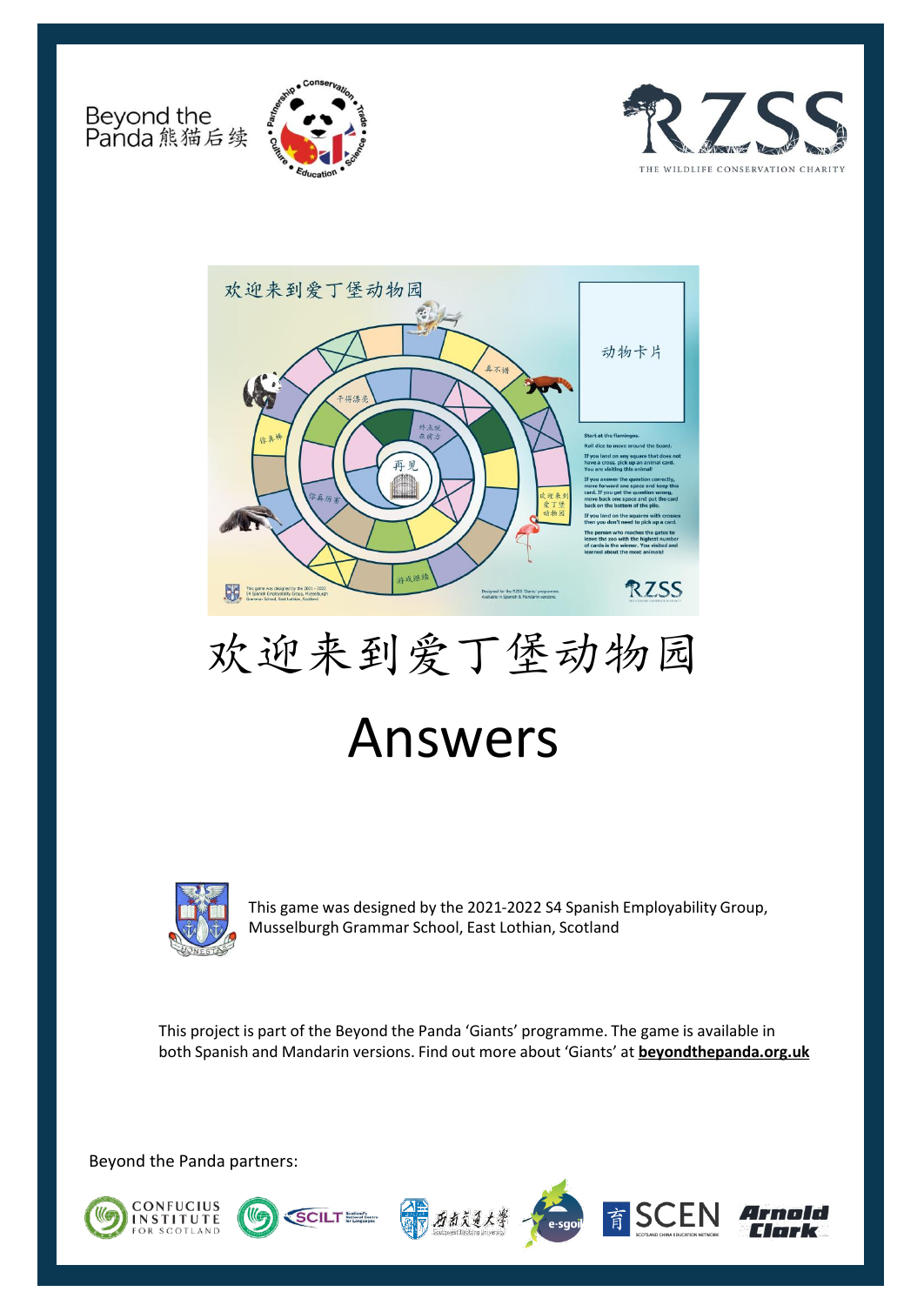# **'Two true and one false statement' questions:**

The true statements are written below.

## 刺豚鼠 **cìtúnshǔ**

The false statement is C. Agouti's can swim really well.

#### 斑马 **bānmǎ**

The false statement is C. Each zebra's stripes are unique, like fingerprints.

## 黑鹳 **hēi guàn**

The false statement is B. Both the male and the female stork incubate the eggs.

### 火烈鸟 **huǒlièniǎo**

The false statement is A. Flamingos can fly.

#### 金刚鹦鹉 **jīngāngyīngwǔ** The false statement is C.

Macaw's can live up to 50 years.

### 狮子 **shīzi**

The false statement is A. The Asiatic lion is smaller than the African lion.

## 大食蚁兽 **dà shíyǐshòu**

The false statement is C. Giant anteaters only have one baby at a time. It has never been known for a giant anteater to even have twins.

### 大熊猫 **dà xióngmāo**

The false statement is B. Giant pandas mainly eat bamboo but can eat some other foods and eat a little meat in the wild.

#### 小熊猫 **xiǎo xióngmāo**

The false statement is A.

Red pandas are not in the same family as giant pandas. Giant pandas are bears. Red pandas are in a family all by themselves. However, they do share some similarities to the giant panda like the overgrown wrist bone.

#### 环尾狐猴 **huánwěi húhóu**

The false statement is B. Ring tailed lemur's cannot grip with their tail.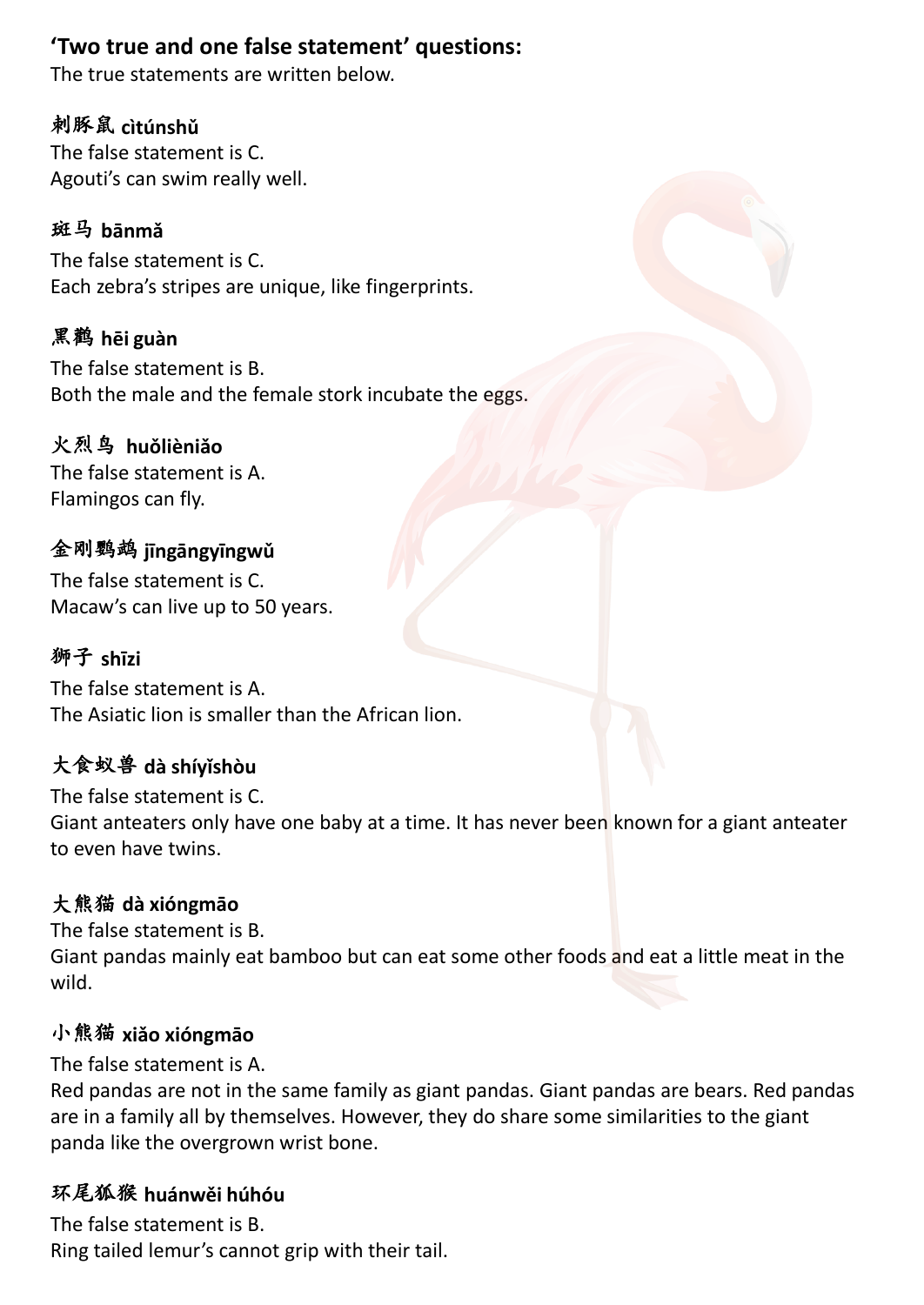## **True or false questions:**

*The sentences on the following cards are all true:*

多毛犰狳 **duōmáo qiúyú**

野马 **yěmǎ**

僧帽猴 **sēngmào hóu**

黑猩猩 **hēixīngxing**

考拉 **kǎolā**

松鼠猴 **sōngshǔ hóu**

水獭 **shuǐtǎ**

印度犀 **Yíndù xī**

猫鼬 **māoyòu**

小袋鼠 **xiǎodàishǔ**



*The sentences on these animal cards are false:* 

The true sentences are written below.

#### 钝口螈 **dùnkǒuyuán**

The axolotl is an amphibian.

### 长臂猿 **chángbìyuán**

Gibbons are very vocal and can be heard making a range of noises that are often described as a song.

### 长颈鹿 **chángjǐnglù**

Giraffe tongues can be about 50cm long.

#### 树懒 **shùlǎn**

The sentence on the card is false.

Sloths spend nearly all their time in the trees. They usually only come down to the ground to go to the toilet.